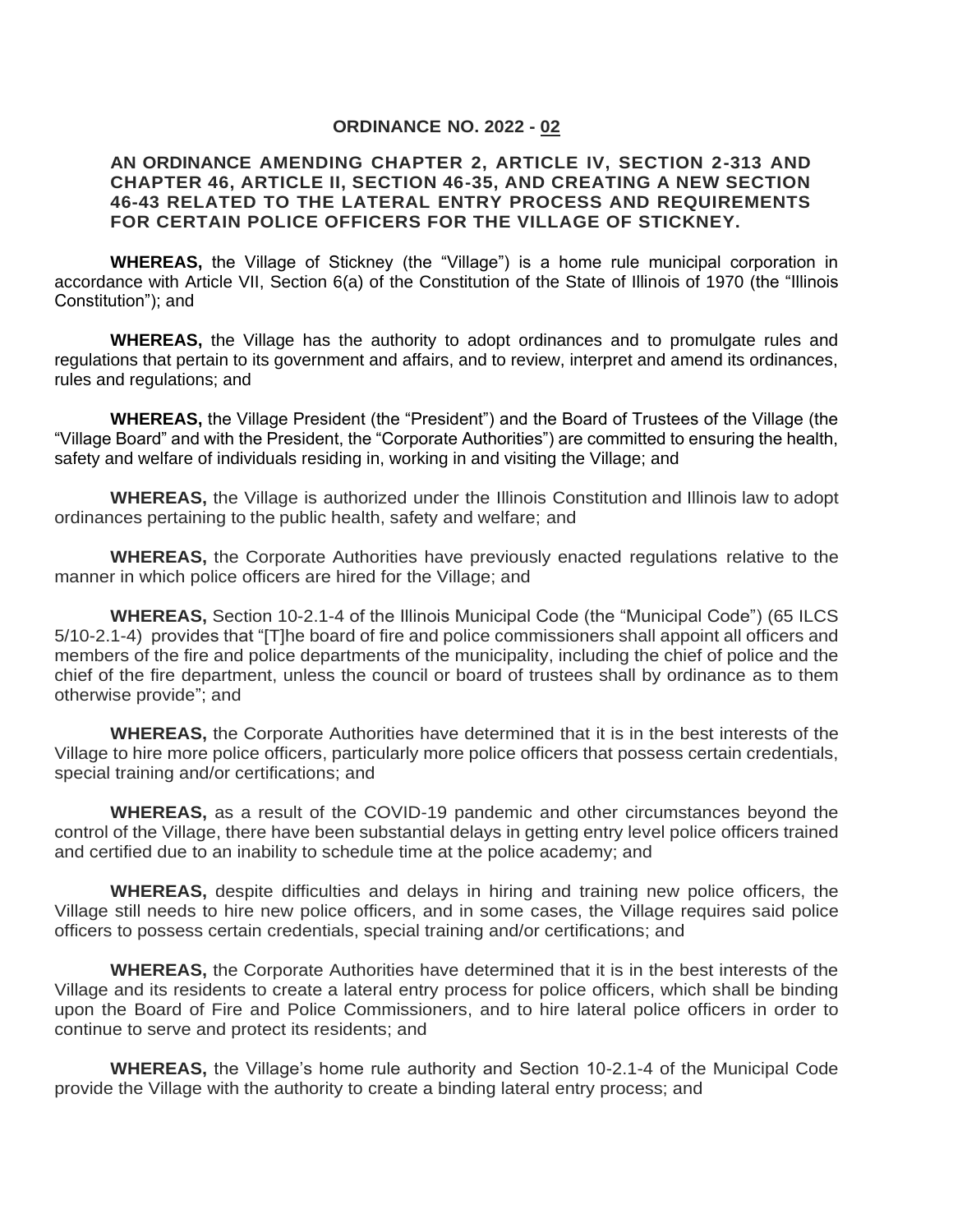**WHEREAS,** the Corporate Authorities now desire to amend the Municipal Code, Village of Stickney, Illinois (the "Village Code") to create a lateral entry process for police officers, which shall be binding upon the Board of Fire and Police Commissioners;

# **NOW, THEREFORE, BE IT ORDAINED BY THE PRESIDENT AND BOARD OF TRUSTEES OF THE VILLAGE OF STICKNEY, COOK COUNTY, ILLINOIS, as follows:**

## **ARTICLE I. IN GENERAL**

## **SECTION 1. INCORPORATION CLAUSE.**

The Corporate Authorities hereby find that all of the recitals hereinbefore stated as contained in the preambles to this Ordinance are full, true and correct and do hereby, by reference, incorporate and make them part of this Ordinance as legislative findings.

## **SECTION 2. PURPOSE.**

The purpose of this Ordinance is to amend Chapter 2, Article IV, Section 2-313 and Chapter 46, Article II, Section 46-35 of the Village Code, and to create Section 46-43 of Chapter 46, Article II of the Village Code related to the lateral entry process and requirements for certain police officers and to authorize the President or his designee to take all actions necessary to carry out the intent of this Ordinance.

## **ARTICLE II.**

# **AMENDING CHAPTER 2, ARTICLE IV, SECTION 2-313 AND CHAPTER 46, ARTICLE II, SECTION 46-35, AND CREATING A NEW SECTION 46-43 OF CHAPTER 46, ARTICLE II OF THE MUNICIPAL CODE, VILLAGE OF STICKNEY, ILLINOIS**

## **SECTION 3.0. AMENDMENT OF CHAPTER 2, ARTICLE IV, SECTION 2-313.**

That the Village Code is hereby amended, notwithstanding any provision, ordinance, resolution or Village Code section to the contrary, by amending Chapter 2, Article IV, Section 2-313 by striking out any language to be removed or repealed and underlining any new language as follows:

#### **Sec. 2-313. – Duties**

The board of fire and police commissioners shall have charge of all appointments to the fire and police departments and shall conduct and hold all entrance and promotional examinations in the manner required by law. The board of fire and police commissioners shall also have charge of appointments of all lateral entry police officers as provided for in Section 46-43 of the Municipal Code, Village of Stickney, Illinois.

#### **SECTION 3.1. AMENDMENT OF CHAPTER 46, ARTICLE II, SECTION 46-35.**

That the Village Code is hereby amended, notwithstanding any provision, ordinance, resolution or Village Code section to the contrary, by amending Chapter 46, Article II, Section 46-35 by striking out any language to be removed or repealed and underlining any new language as follows:

# **Sec. 46-35. – Appointments and promotions.**

Appointments to and promotions within the police department, other than to the office of the chief of police, deputy chief and corporal shall be made by the board of fire and police commissioners in the manner provided by law, except that all lateral entry police officers shall be made in compliance with Section 46-43 of the Municipal Code, Village of Stickney, Illinois.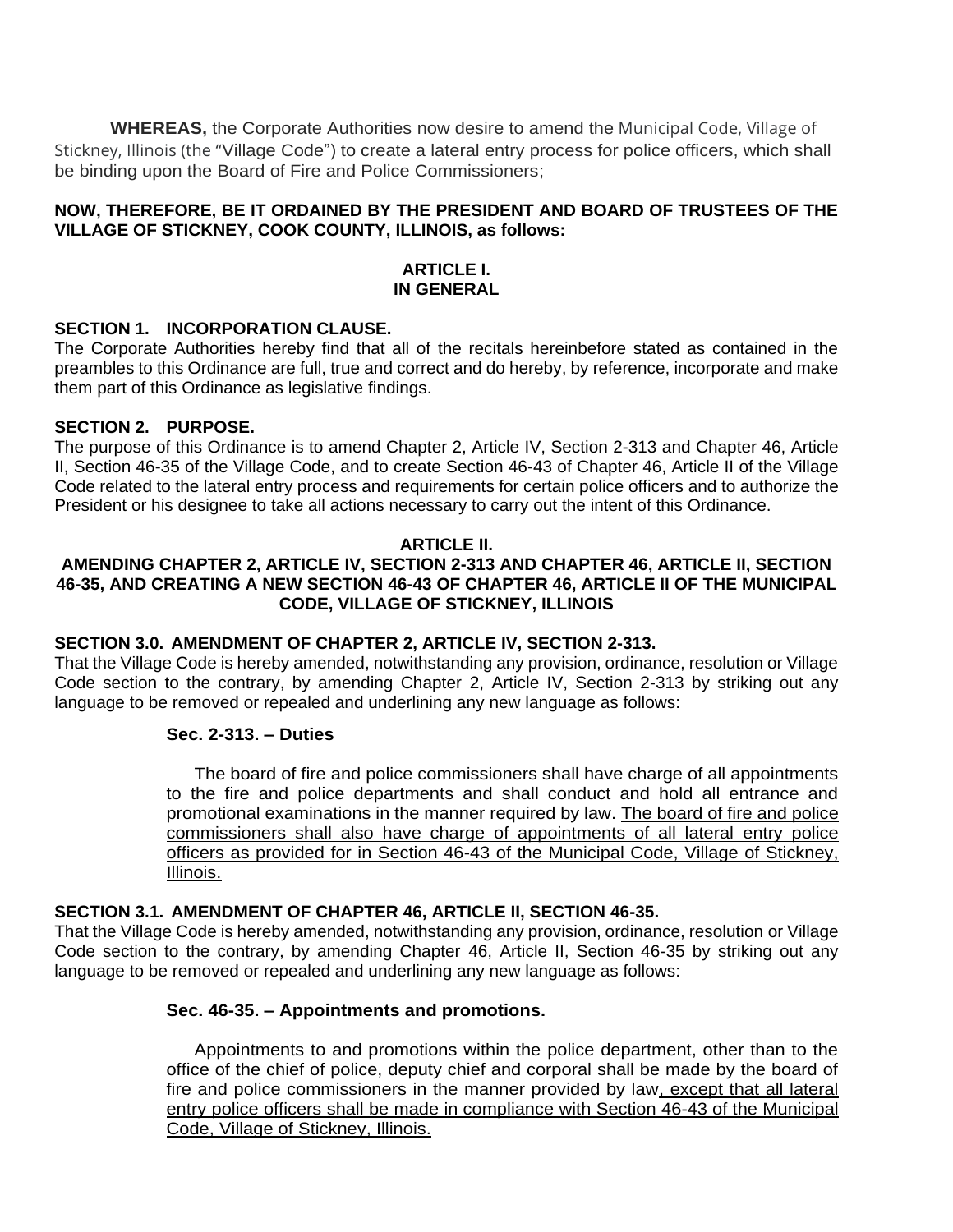# **SECTION 3.2. AMENDMENT OF CHAPTER 46, ARTICLE II, BY CREATING SECTION 46-43 (NEW SECTION).**

That the Village Code is hereby amended, notwithstanding any provision, ordinance, resolution or Village Code section to the contrary, by amending Chapter 46, Article II to create Section 46-43 as follows:

# **Sec. 46-43. – Lateral Entries in the Police Department.**

Section 46-43 shall govern the process for hiring and the qualifications for lateral entry hires and lateral entry transfers of police officers.

## **Section 46-43.1 – Board of Fire and Police Commissioners – Source of Authority for Lateral Entries for the Police Department.**

In accordance with Section 10-2.1-14 of the Illinois Municipal Code (65 ILCS 5/10-2.1- 14), the board of fire and police commissioners may prepare and keep a second register of persons who have previously been full-time sworn officers of a regular police department in any municipal, county, university, or State law enforcement agency, provided they are certified by the Illinois Law Enforcement Training and Standards Board and have been with their respective law enforcement agency within the State for at least two (2) continuous years.

# **Section 46-43.2 – Intent of Process.**

The Village recognizes the need to expand the pool of eligible candidates for appointment as police officers to include trained individuals whose knowledge, skills, abilities, and level of experience meet the specific and defined needs to the police department. The chief of police may request that the board of fire and police commissioners solicits applications for lateral entries to the position of police officer when he or she identifies such need. In such circumstances, the provisions of this Section shall apply. It is intended that the call for, evaluation of, and ultimate appointment of a lateral entry candidate who has particular knowledge, skills, abilities, and level of experience will be a more streamlined process that will enable the police department to expeditiously address critical, functional and staffing needs.

# **46-43.3 – Qualifications for Lateral Entries.**

In order to be eligible for a lateral entry, the potential candidate shall:

- A. Be at least twenty-one (21) years of age.
- B. Be currently certified as a full-time law enforcement officer, as established by the officer's previous law enforcement agency and verified by the Illinois Law Enforcement Training and Standards Board and have two (2) years of continuous service as a fulltime police officer.
- C. Be a United Stated citizen or naturalized citizen.
- D. Possess a valid Illinois driver's license and FOID card.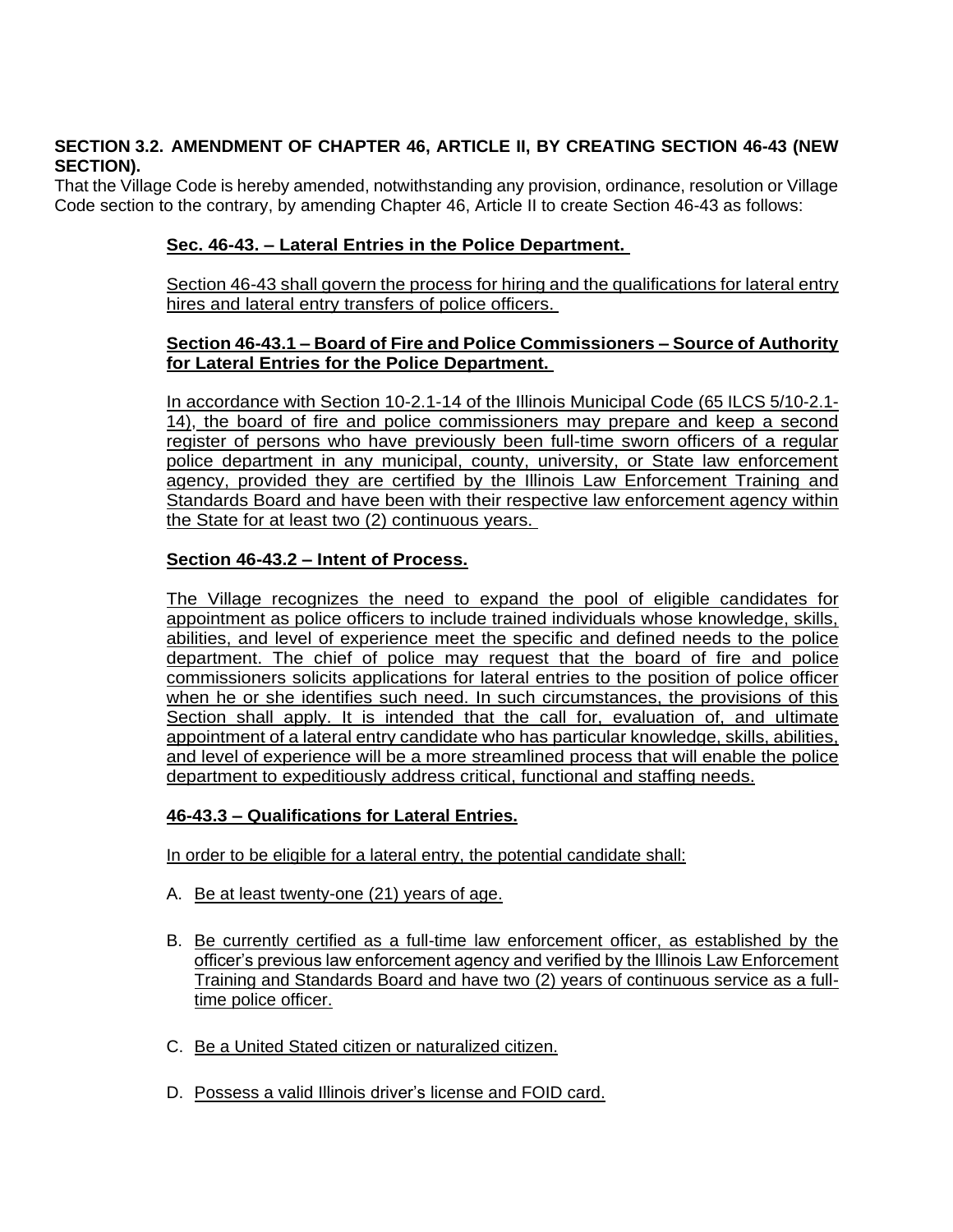- E. Have fewer than two (2) chargeable accidents within the past thirty-six (36) months at the time of the application. Chargeable accidents are defined as accidents where fault was established by a law enforcement investigative body.
- F. Have no convictions for DUI, driving under the influence of cannabis, or loss of license as a result of a moving violation within the past thirty-six (36) months at the time of the application.
- G. Have no felony convictions.
- H. Have no conviction of domestic related charges.
- I. Have no convictions for serious misdemeanors involving moral turpitude as defined in Section 10-2.1-6 of the Illinois Municipal Code (65 ILCS 5/10-2.1-6).
- J. Have a clean disciplinary record, including but not limited to no sustained violations involving excessive force or dishonesty, including stealing, lying, or being under the influence of alcohol or drugs, either on or off duty. A sustained violation is defined as a finding by a law enforcement investigating body that it was more likely true than not true that the accused did what he/she was accused of doing.
- K. Be able to perform the minimum essential functions of the position.

# **46-43.4 – Application Process.**

- A. In accordance with Illinois Municipal Code, the board of fire and police commissioners shall cause to be published electronically an advertisement of its intention to establish a hiring list consisting of a pool of candidates for lateral entry as police officers. This advertisement may also be posted on the Illinois Association of Chiefs of Police web page, theblueline.com, the office of the board of fire and police commissioners, and at the police department. The lateral entry eligibility pool list shall be valid for a two (2) year period after posting unless the board of fire and police commissioners determines that the creation of a new list will achieve higher quality recruits.
- B. Prospective candidates shall be able to obtain applications from the front desk of the police department or via the Village's website and a deadline shall be established by the board of fire and police commissioners for the application to be returned to the police department.
- C. The application shall include references and all training and certification documentation for each applicant.
- D. Qualified applicants shall be subject to a background investigation conducted by the police department and/or a firm of the Village's choice. Successful completion of the background check is required.
- E. Qualified applicants shall participate in an oral interview conducted by the board of fire and police commissioners. The chief of police or a designee shall be allowed to participate in the oral interview and give his or her non-binding recommendation or opinion to the board of fire and police commissioners. The chief of police shall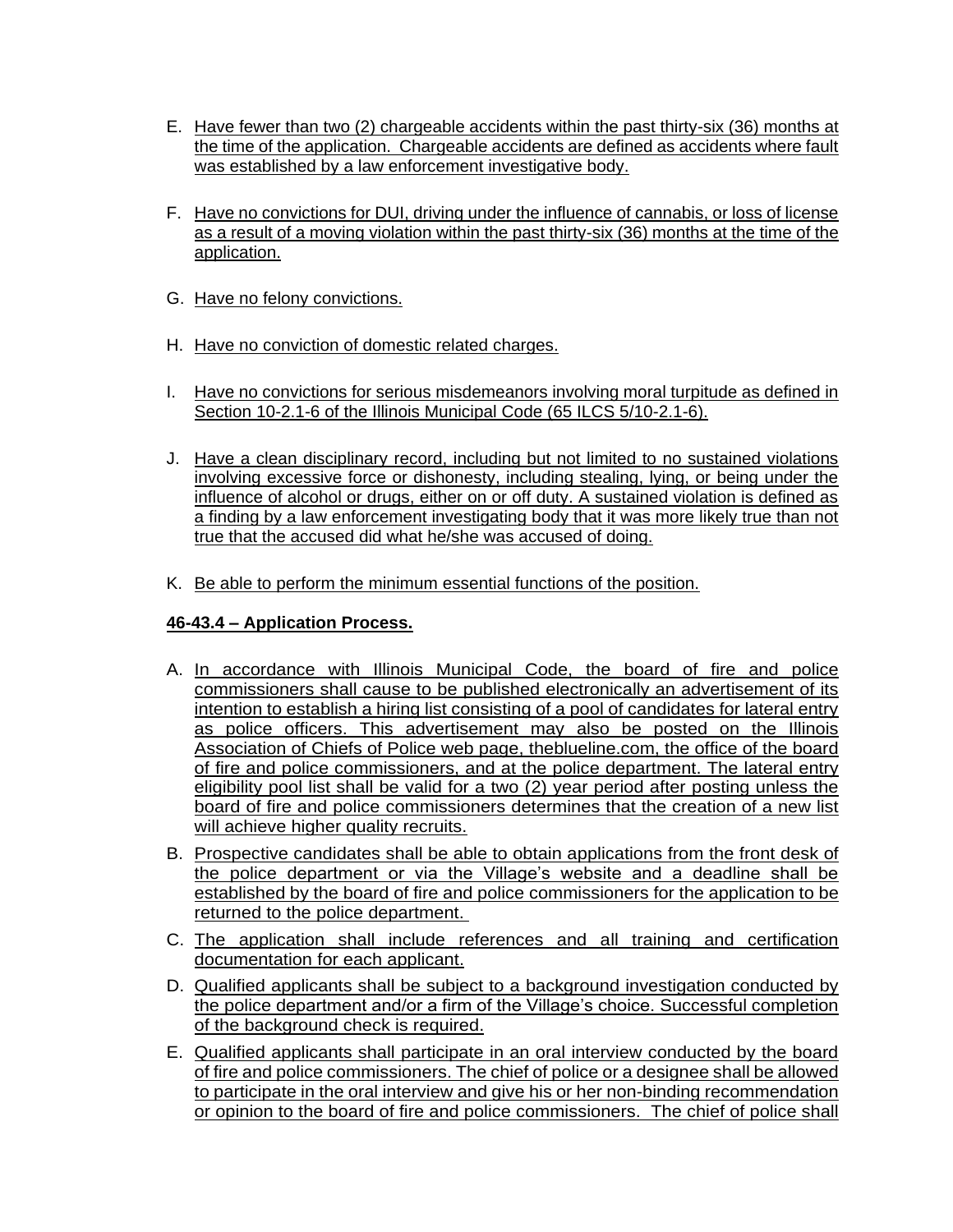provide a recommendation only to the board of fire and police commissioners identifying the candidates as "highly qualified," "qualified" or "not qualified." The chief of police's recommendation to the board of fire and police commissioners shall be based upon the applicant's qualifications and the requirements of the position the Village is seeking to fill.

F. The applicant shall execute an Authorization to Release Information and Waiver form as supplied by the board of fire and police commissioners.

## **46-43.5 – Lateral Entry Eligibility List– Lateral Entry Candidate Pool.**

Candidates that successfully complete the application process will be rated and placed on a lateral entry eligibility pool list. The lateral entry eligibility pool list that is established will be maintained in alphabetical order. A copy of the lateral entry eligibility pool list shall be posted in a prominent location in the police department.

Upon the request of the chief of police and the direction of the board of trustees, the board of fire and police commissioners shall have the authority to select a candidate from the lateral entry eligibility pool list, based upon the relative excellence of the candidate, taking into consideration the needs of the police department, the candidate's performance at the oral interview and the candidate's credentials, special training and/or certifications, as detailed below. Said request by the chief of police and the direction of the board of trustees may include a direction to hire a lateral entry candidate that possesses certain training, skills, or certifications. All successful applicants that are candidates for hire shall be required to successfully complete postoffer examinations, which shall include, but are not limited to, a psychological assessment and polygraph test. The successful applicant shall also be subject to a successful background check.

While the board of fire and police commissioners may hire any person on the lateral entry eligibility pool list, regardless of score, the lateral entry eligibility pool list shall state the candidate's score after completion of the application process, which shall include his or her performance in the oral interview, with additional points assessed based upon job experience, and which shall include the candidate's credentials, special training and/or certifications. The maximum score for the oral interview test and questions process shall be eighty-eight (88) points and the maximum score for the job experience and diversification process, as further set forth below, shall be twelve (12) points, for a combined maximum score of one hundred (100) points. These points shall serve as a guide but, as provided for herein, the board of fire and police commissioners may hire any person off of the lateral entry eligibility pool list; provided the candidate satisfies the requirements of the position and has the credentials, special training and/or certifications requested by the chief of police or the board of trustees.

The lateral entry candidate pool will be valid for two (2) years from the first date of the posting of the lateral entry eligibility pool list that contains the candidates in the pool. Notwithstanding the two (2) year duration of a lateral entry candidate pool, whenever the lateral entry candidate pool falls below three (3) candidates, the process for creating a new lateral entry candidate pool shall be commenced, and a new pool shall be created, provided that any applicants who remained in the lateral entry candidate pool when it fell below three (3) candidates shall automatically be added to the new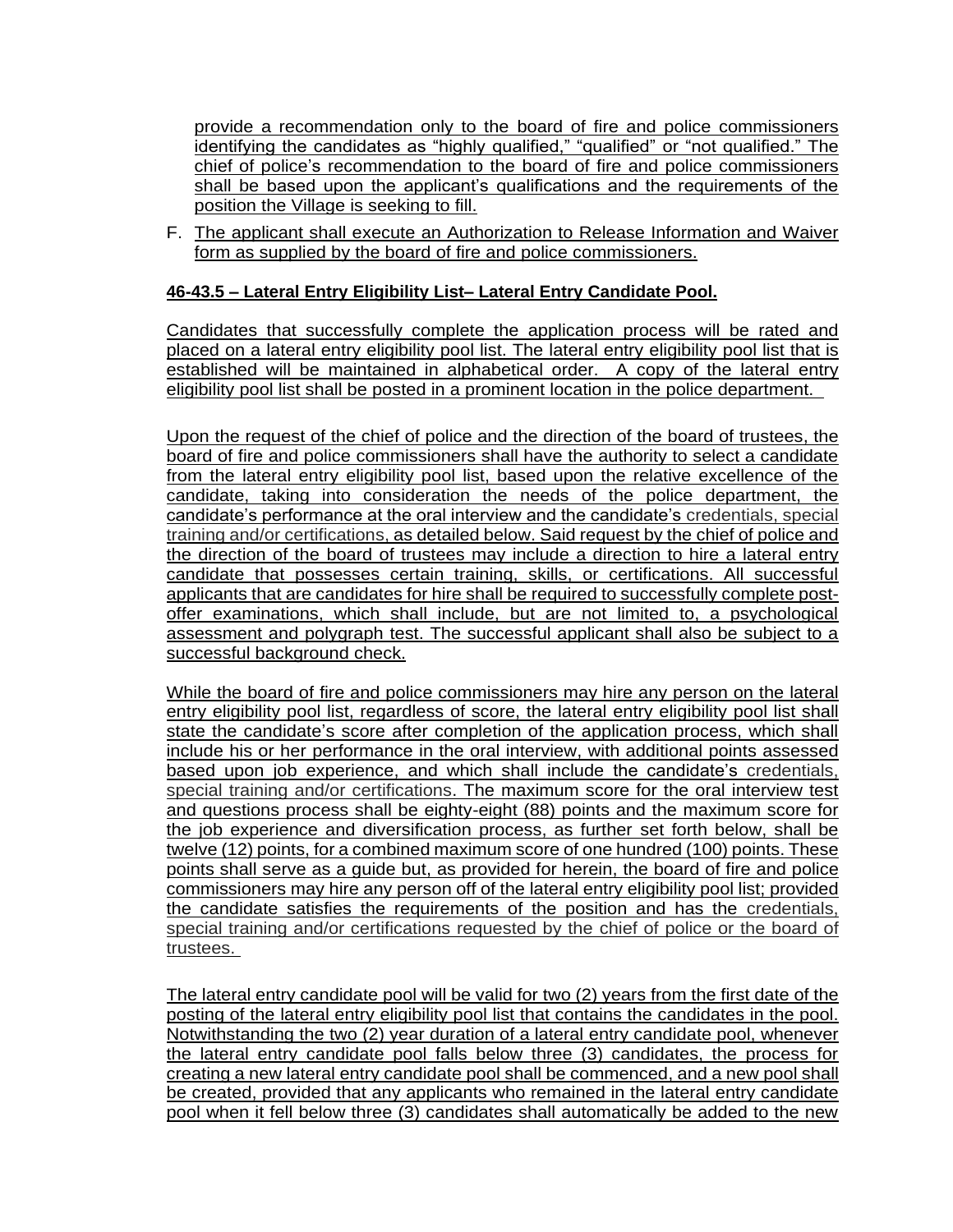lateral entry candidate pool, without the need to reapply. However, any candidates who were members of a lateral entry candidate pool when it expired after a two (2) year duration shall be required to reapply to be eligible as a lateral entry police officer candidate for such subsequent lateral entry candidate pool.

All lateral entry police officer hires shall be placed at the bottom of the seniority schedule upon hire.

## **46-43.6 – Job Experience and Diversification Process.**

This screening process is based upon documented specialized police-specific training, certificates, or specialized units of assignments. Points are awarded to those individuals who can provide the proper documentation that they have received such training/certification or belonged to a specialized unit of assignment.

| <b>Crime Prevention</b>                             | 0.5 points |
|-----------------------------------------------------|------------|
| Foreign Language Proficiency                        | 0.5 points |
| <b>Breath Analyzer Operator</b>                     | 0.5 points |
| <b>Crisis Intervention Training (CIT) Certified</b> | 0.5 points |
| 40-hour Investigator                                | 0.5 points |
| <b>Federal/State/County Task Force</b>              | 1.0 points |
| <b>Lead Homicide Investigator Certified</b>         | 1.0 points |
| <b>Firearms Instructor</b>                          | 1.0 points |
| Juvenile Officer                                    | 1.5 points |
| <b>Field Training Officer</b>                       | 1.5 points |
| Evidence Technician                                 | 1.5 points |
| <b>Accident Reconstructionist</b>                   | 2.0 points |

# **SECTION 3.1. OTHER ACTIONS AUTHORIZED.**

The officers, employees and/or agents of the Village shall take all action necessary or reasonably required to carry out, give effect to and consummate the amendments contemplated by this Ordinance and shall take all action necessary in conformity therewith. The officers, employees and/or agents of the Village are specifically authorized and directed to draft, disseminate and publish any and all necessary forms or notices to be utilized in connection with the intent of this Ordinance.

#### **ARTICLE III. HEADINGS, SAVINGS CLAUSES, PUBLICATION, EFFECTIVE DATE**

#### **SECTION 4. HEADINGS.**

The headings of the articles, sections, paragraphs and subparagraphs of this Ordinance are inserted solely for the convenience of reference and form no substantive part of this Ordinance nor should they be used in any interpretation or construction of any substantive provision of this Ordinance.

#### **SECTION 5. SEVERABILITY.**

The provisions of this Ordinance are hereby declared to be severable and should any provision of this Ordinance be determined to be in conflict with any law, statute or regulation by a court of competent jurisdiction, said provision shall be excluded and deemed inoperative, unenforceable and as though not provided for herein and all other provisions shall remain unaffected, unimpaired, valid and in full force and effect.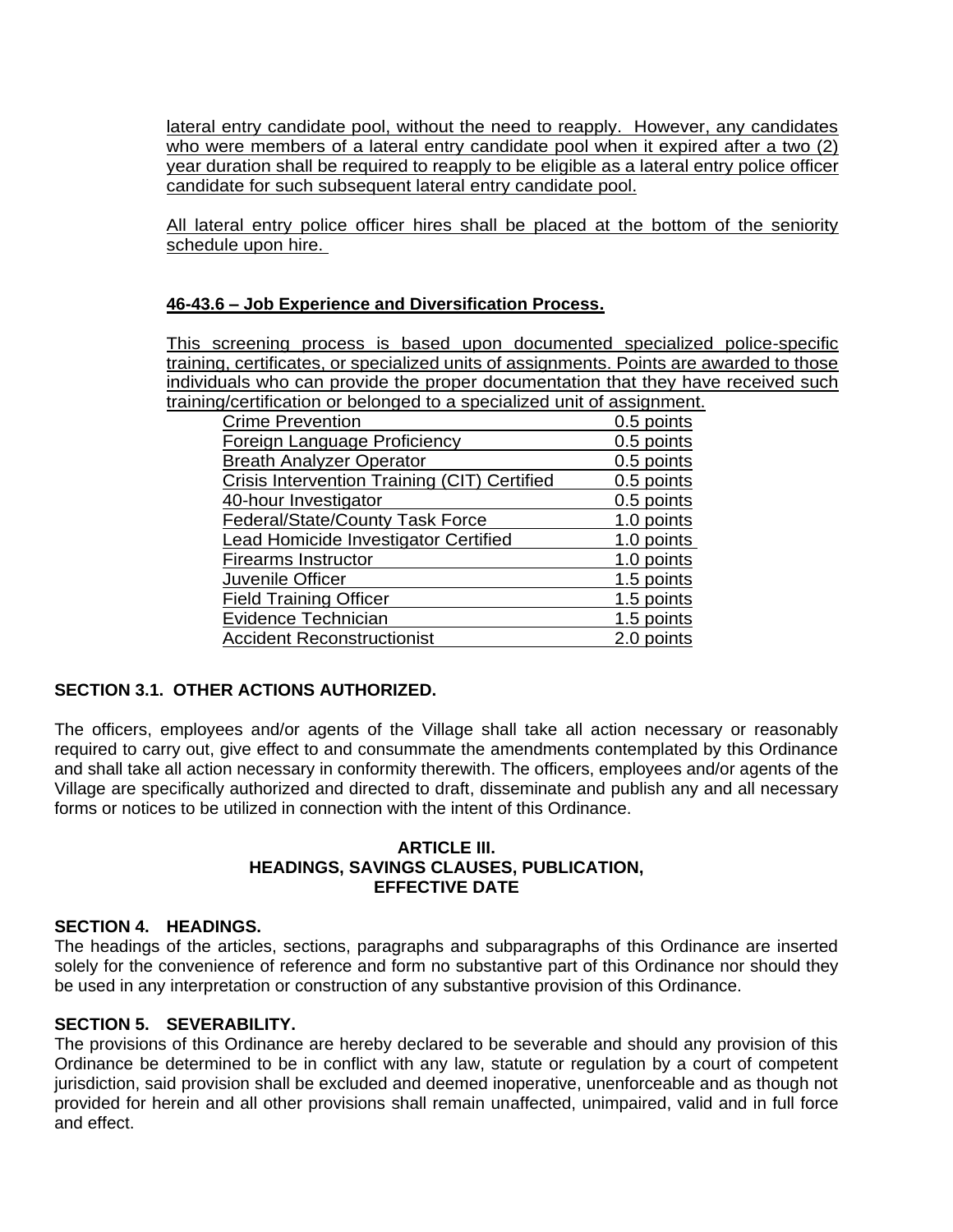# **SECTION 6. SUPERSEDER.**

All code provisions, ordinances, resolutions, rules and orders, or parts thereof, in conflict herewith are, to the extent of such conflict, hereby superseded.

# **SECTION 7. PUBLICATION.**

A full, true and complete copy of this Ordinance shall be published in pamphlet form or in a newspaper published and of general circulation within the Village as provided by the Illinois Municipal Code, as amended.

## **SECTION 8. EFFECTIVE DATE.**

This Ordinance shall be effective and in full force immediately upon its passage, approval and publication in accordance with Illinois law.

(REMAINDER OF THIS PAGE INTENTIONALLY LEFT BLANK)